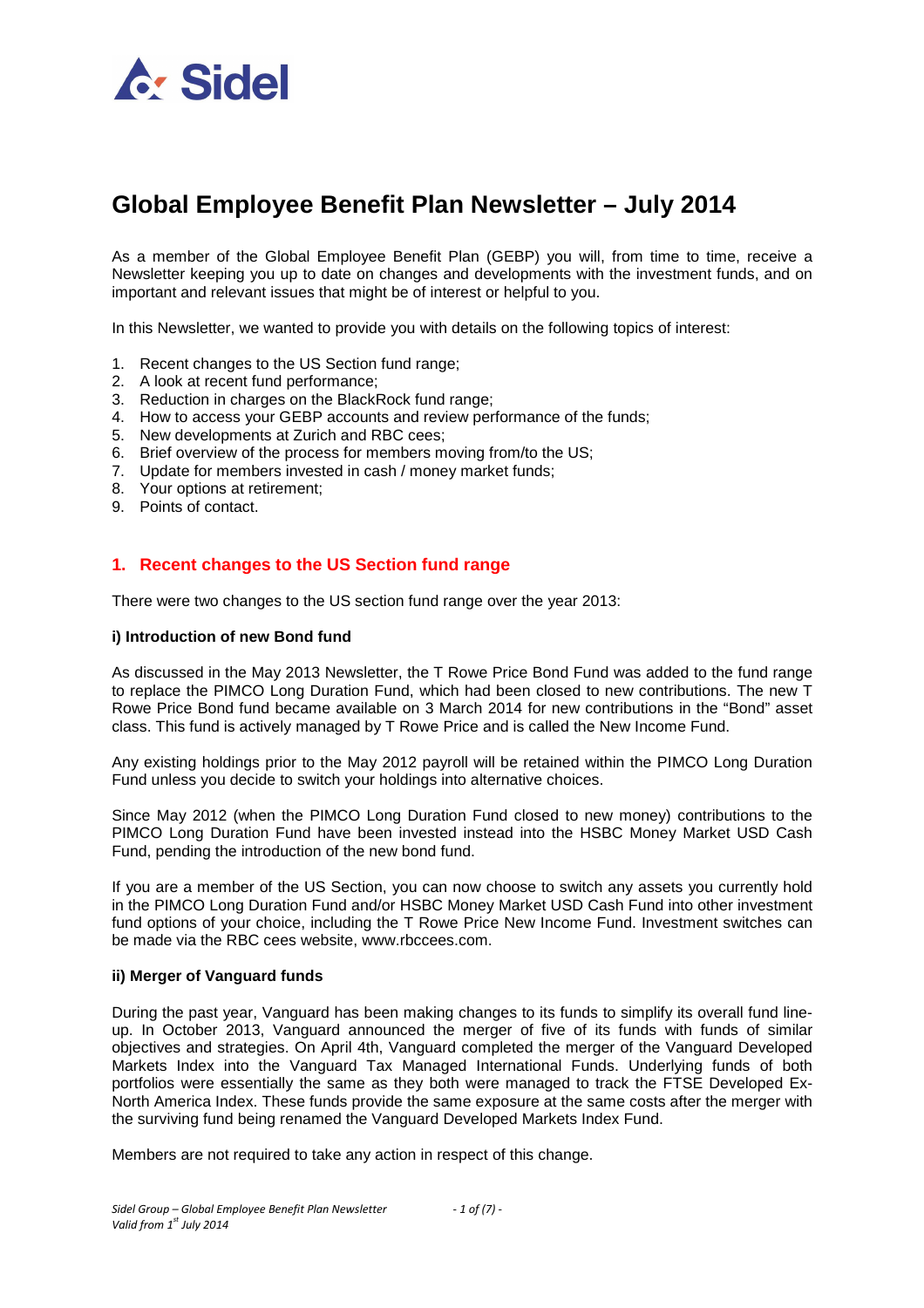

# **2. A look at recent fund performance**

The following section provides an overview of investment markets in 2013, including the performance of the GEBP fund range.

#### **Market Overview**

During 2013, equities enjoyed their best calendar year since the financial crisis. Higher yielding credit spreads declined significantly, while negative returns from government bonds were of a magnitude not seen since the mid-90s.

The picture in the US is one of cyclical strength, with business and consumer confidence relatively strong, decent employment growth and buoyant consumption. The Federal Reserve has taken its first tightening step by reducing its monthly asset purchases from \$85 billion to \$75 billion.

The Eurozone has been relatively calm since 2012, except for a brief period in Cyprus. Conditions in peripheral economies have improved somewhat, with growth rates rising and Italy and Spain forecast to emerge from recession next year. Germany is becoming increasingly isolated economically. In particular, France bears greater resemblance to the periphery in its economic anatomy than to Germany.

The positive economic environment in 2013 has continued into the first part of 2014. Global asset markets have in general provided modest positive returns during the first quarter of 2014. This has been delivered with continued low levels of volatility, meaning that global investors have enjoyed reasonable returns considering the volatility levels.

The situation in Ukraine has not had a major impact on financial markets, other than to those directly affected. The most affected were European equity markets. Concerns about energy supplies and their links to financial markets are the main cause for concern.

There was a surprise move by the European Central Banks in November 2013 to cut interest rates to a record low of 0.25%, reflecting an outlook of low inflation and economic weakness in the Eurozone. Interest rates in the UK and US have remained low over the year.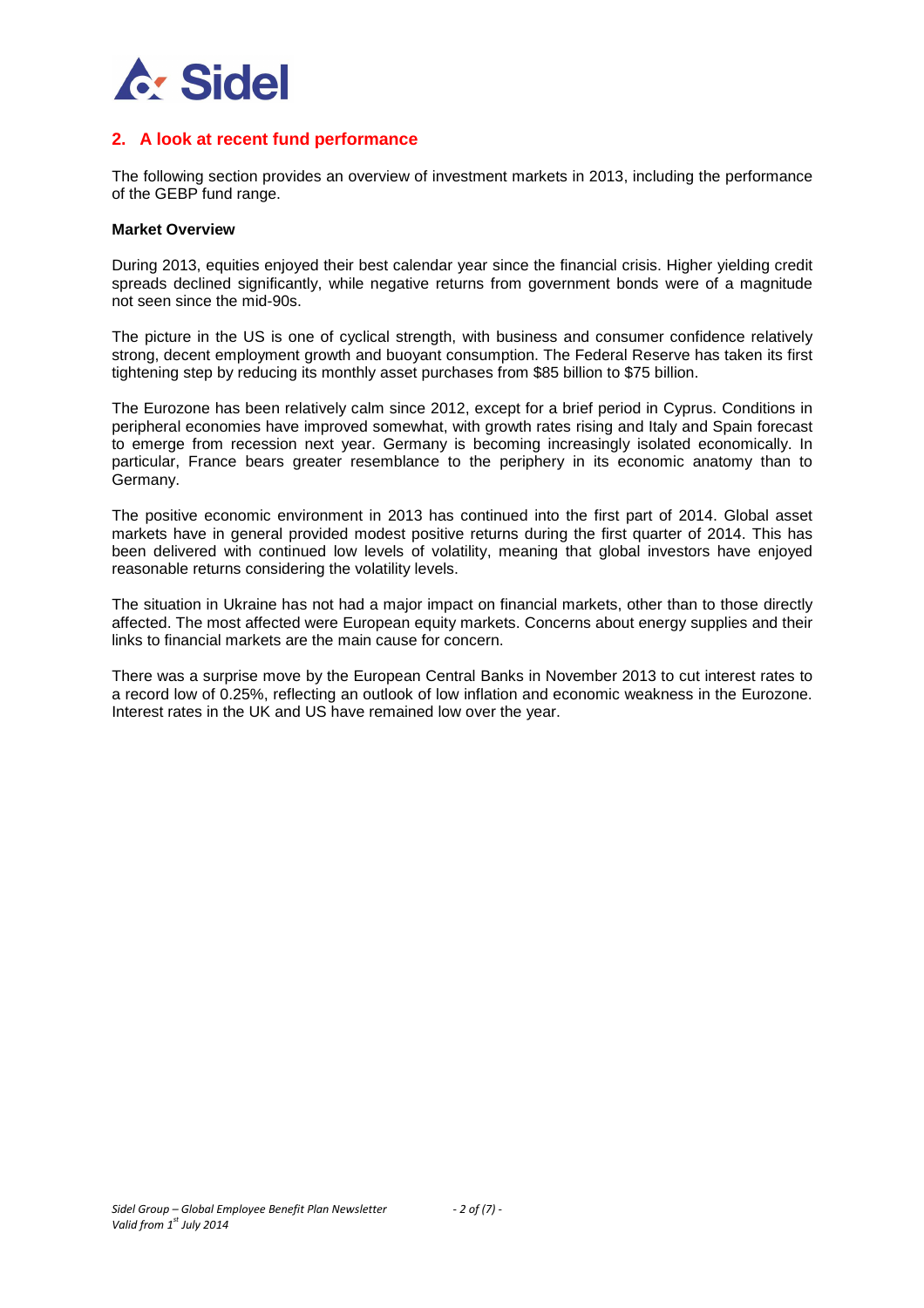

## **Investment Performance for the year ending 31 March 2014**

## **Rest of World (ROW) and Swiss Sections**



The above chart shows absolute performance for the funds over the year, split into passive funds (where the manager tracks the benchmark) and active funds (where the manager aims to outperform the benchmark):

- Returns on the cash funds were broadly flat, reflecting the very low short-term interest rates in markets.
- Most of the equity funds had strong positive absolute performance, with the exception of Emerging Markets. The BlackRock fund performance was -1.19%. Emerging Markets had a poor 2013 and continued to lag developed markets in the first quarter of 2014.
- Credit Suisse underperformed its benchmark (DJ-UBS Commodity Index) by 0.3%, with an absolute performance of -2.38% (in US dollar terms).
- The Diversified Growth Fund, managed by Schroders, returned 5.3% (in Euro terms). Given the performance in equity markets and bond markets, this performance is broadly in line with what should be expected from this type of fund which is diversified across many asset classes; over the long-term, this fund aims to produce returns in line with equity markets with less volatility.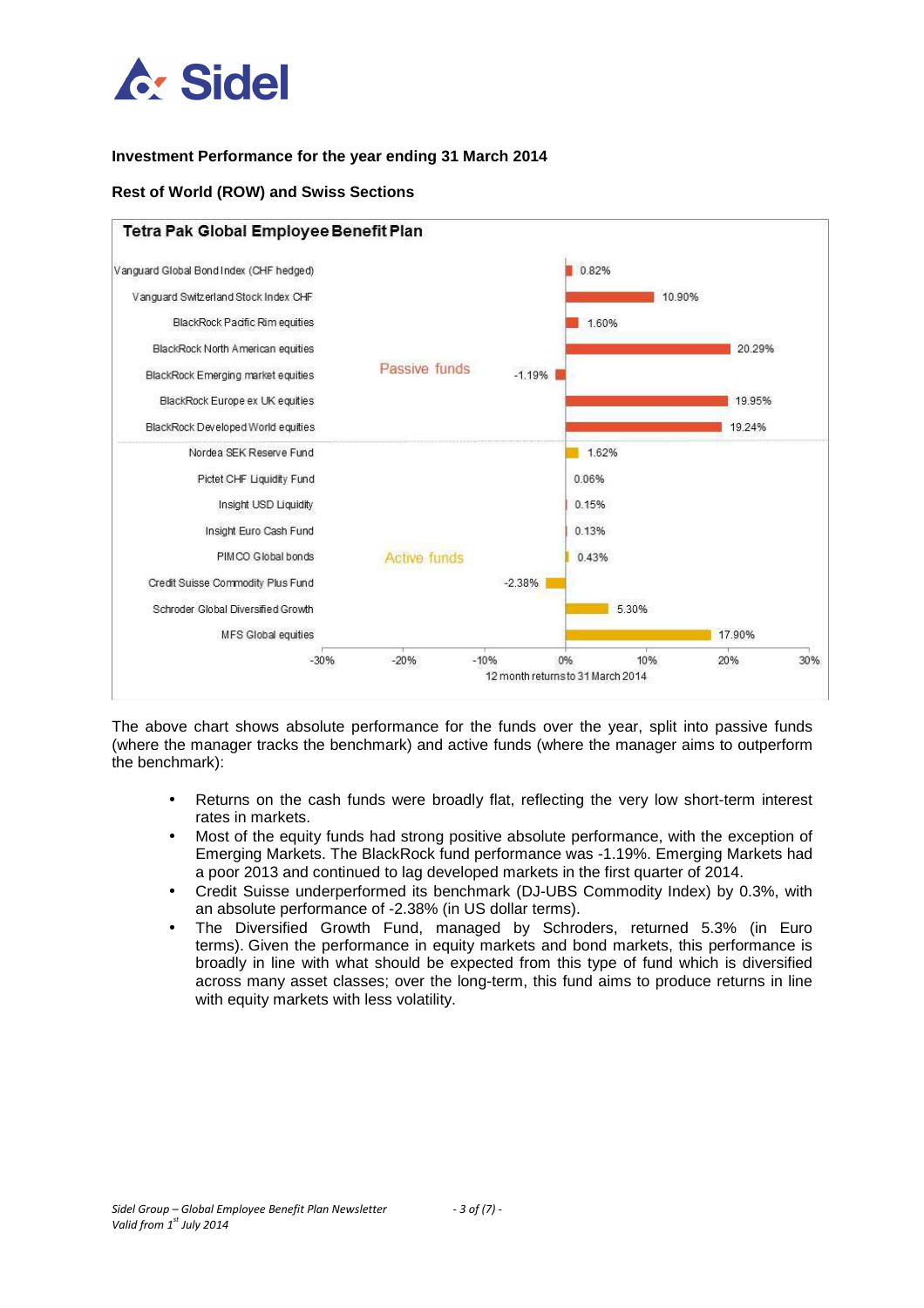

## **Investment Performance for the year ending 31 March 2014**

### **US Section**



The above chart shows absolute performance for the funds over the year, split into passive funds (where the manager tracks the benchmark) and active funds (where the manager aims to outperform the benchmark).

The US Section has seen strong performance from the passive equity funds which tracked their benchmarks. Overall, there were strong absolute returns from the active AllianceBernstein and Lord Abbett funds but most of the active managers underperformed their respective benchmarks as follows:

- PIMCO Long Duration fund underperformed by 0.6%
- Lord Abbett was behind the benchmark by 0.8%
- Credit Suisse underperformed its benchmark (DJ-UBS Commodity Index) by 0.3%

During this period, the AllianceBernstein 2015 fund performed in line with its benchmark but the AllianceBernstein 2020 and 2025 outperformed their benchmarks by 0.2% and 0.4%, respectively.

# **3. Reduction in charges on the BlackRock fund range**

Zurich has recently confirmed that they have been able to negotiate a reduction in the Annual Management Charges (AMC) of a number of BlackRock funds that are offered in the ROW and Swiss sections of the GEBP. If you are investing in these BlackRock funds, this reduction is already being applied to your savings and means that lower fees are being taken from your Retirement Account, so that more savings will be available to you when you ultimately withdraw your benefits from the GEBP.

The BlackRock funds affected and the previous and new investment AMC are outlined in the following table: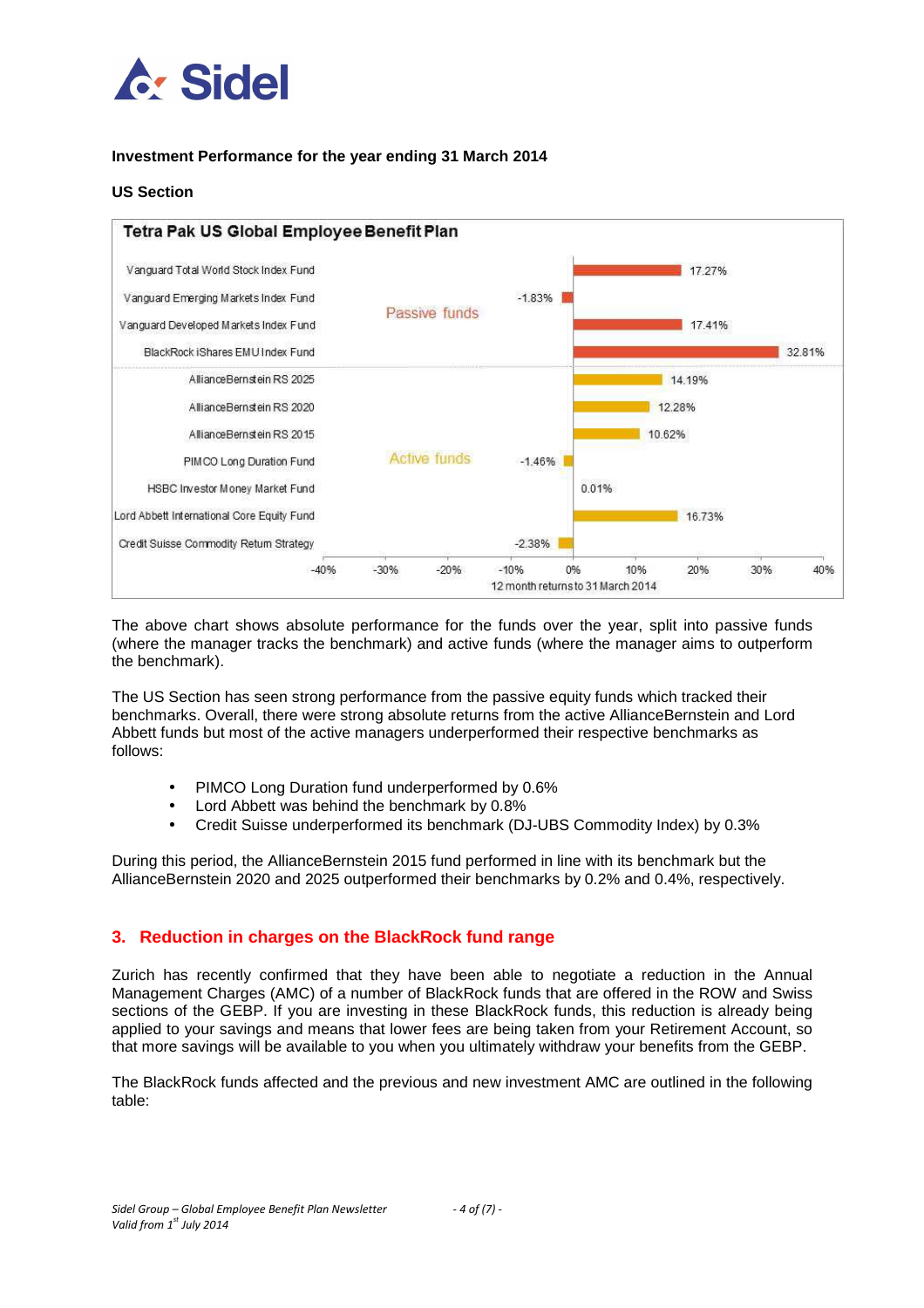

| <b>Fund code</b> | <b>Fund name</b>                    | Previous net AMC   New net AMC |       |
|------------------|-------------------------------------|--------------------------------|-------|
| <b>FCEUR</b>     | BlackRock Euro ex UK Index          | 0.08%                          | 0.07% |
| K7USD.           | BlackRock Pacific Rim Index         | 0.08%                          | 0.07% |
| NOUSD.           | BlackRock North American Index      | 0.08%                          | 0.07% |
| 7JUSD            | BlackRock Developed World Index USD | 0.08%                          | 0.07% |

# **4. How to access your GEBP accounts and review performance of the funds**

## **ROW and Swiss Sections – through the Zurich Administration platform**

You can access your Retirement Account through "ZIO" 24 hours a day / 7 days a week by going online and entering the following address: https://www.online.zurichinternationalsolutions.com

To review the investment performance of individual GEBP funds contained on the regularly updated Fund Factsheets, you will need to:

- 1. Log on to ZIO, using your Username, Password and Memorable Number
- 2. Access the Fund Centre from the Tools menu

## **US Section – through the RBC cees Administration platform**

You can access your Retirement Account 24 hours a day, 7 days a week by going on-line and entering the following address: www.rbccees.com

Select 'Employee benefits' from the RBC 'Sign In' box, found in the top left of the screen. This will take you to the login screen. To review the investment performance of individual funds:

- 1. Log on to the website, using your Login ID and Password
- 2. Access 'Investment Information' from the left hand menu and click on the 'GEBP US Investment Range' link to see Fund Factsheets. Alternatively, this information is available for the funds you hold on your 'Plan Summary' page

## **5. New developments at Zurich and RBC cees**

Zurich and RBC cees have both recently launched a number of useful member decision-making tools. These may well be helpful in the choices that you make in relation to the GEBP. Highlights are set out below:

# **Retirement Planner tool**

#### **ROW and Swiss Section Members**

This pension projection tool allows you to obtain an indication of the future value of your Retirement Account. You can project your current holdings and future contributions into a future lump sum amount based on a range of assumptions around investment growth, inflation and other variables.

#### **US Section Members**

This pension projection tool allows you to obtain an indication of the future value of your Retirement Account. Based on your current age, salary, contribution and retirement date, you can project your estimated savings at retirement date into a future lump sum amount based on a range of assumptions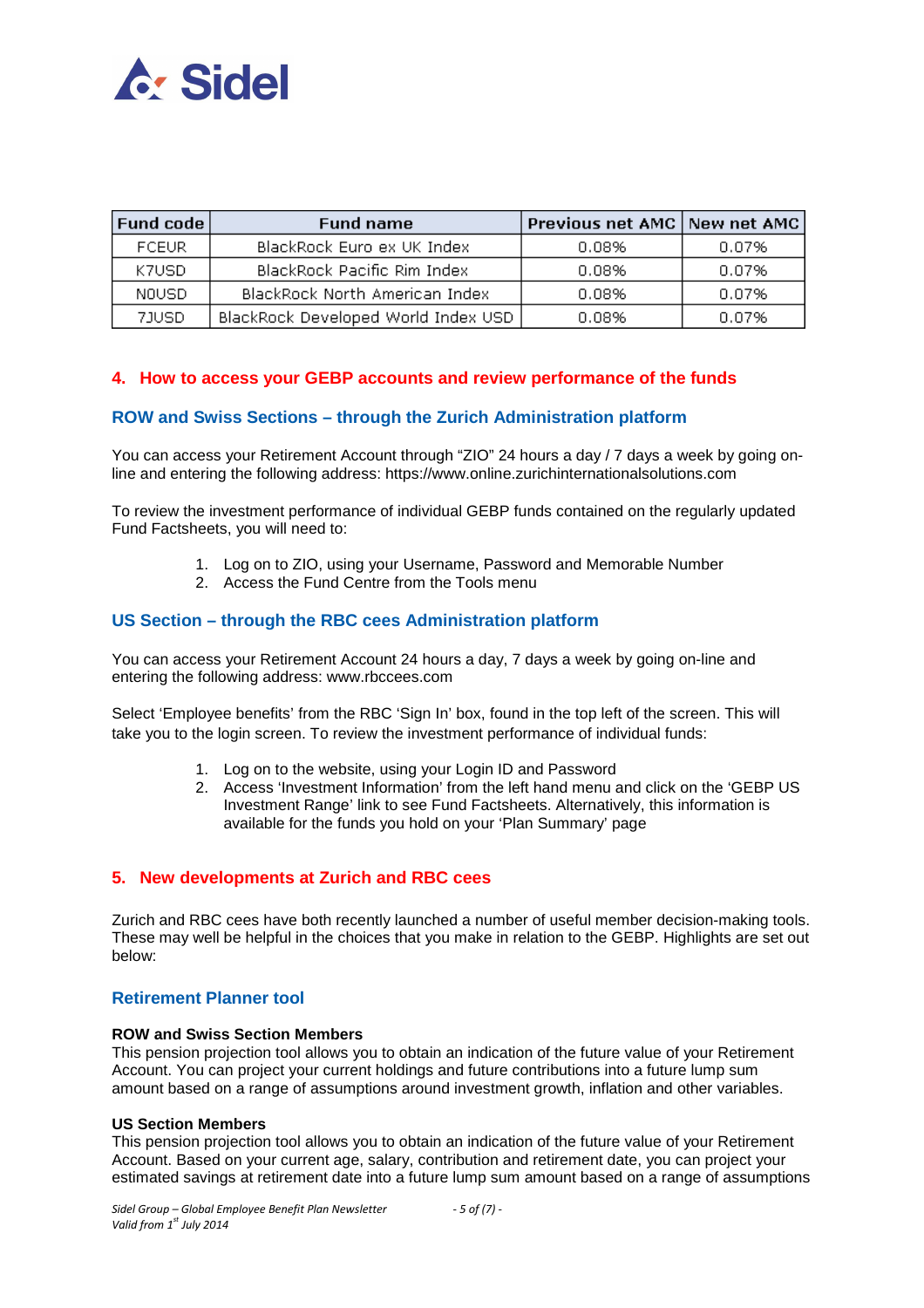

around investment growth, inflation and other variables. Should you need any further information, a guide called 'Projected Benefits Guide' is available on www.rbccees.com.

It should be noted that these tools are merely providing a projection or indication of future values and are not making any guarantees around future fund values, as the amount your receive from the GEBP depends on the contributions made on your behalf and the actual performance of the funds in which you invest.

#### **Attitude to Risk Assessment tool (Available to all members)**

The assessment tool asks you questions aimed to establish what kind of investor you are through a range from cautious, balanced to adventurous. The tool will then guide you to an available range of investment funds that might be most suitable for your identified investor type. It is important to note that the tool will not be providing investment advice, but tries to match investment funds to your risk appetite based on the risk profile of these funds and having considered the answers you give to the questions.

#### **Individual Rate of Return calculator (ROW and Swiss Section members only)**

This tool provides you with a means to identify the actual investment returns that you have achieved from your investment choices. It can do this for the overall holdings as well as for each individual investment fund over various periods.

#### **6. Brief overview of the process for members moving from/to the US**

As you may be aware, the Global Employee Benefit Plan (GEBP) has three sections, the Swiss section, the US section and the ROW (Rest of World) section. The US and Swiss sections were created separately from the ROW section for tax and other reasons. From time to time there is a need to transfer members between sections, eg when assignments require location changes and these movements mean members transfer between the sections, eg from ROW section to the US and from the US to the ROW.

When a need to transfer a member between sections arises, we will notify the GEBP Trustee and the two plan administrators of the forthcoming transfer. The member will then be notified by the relevant administrator (Zurich or RBC cees) of the pending transfer.

The transfer will also mean that the member's accumulated funds will automatically be transferred (with an effective date that will be confirmed by the administrator). The balance of the transfer will be placed in the default investment strategy of that section and instructions on how to switch investments and future contributions (if applicable) will be provided by the administrator of the receiving section.

#### **7. Update for members invested in cash / money market funds**

Members who have chosen to invest in cash / money market funds, who are several years from retirement, may wish to review their investment decisions given the recent low interest rate environment, and the low returns achieved on these funds. You may wish to consider taking financial advice before making any decisions on your future investment strategy.

## **8. Your options at retirement**

As a member of the GEBP, you will be interested in the range of benefit options that are currently available for taking your accumulated savings at the point of retirement.